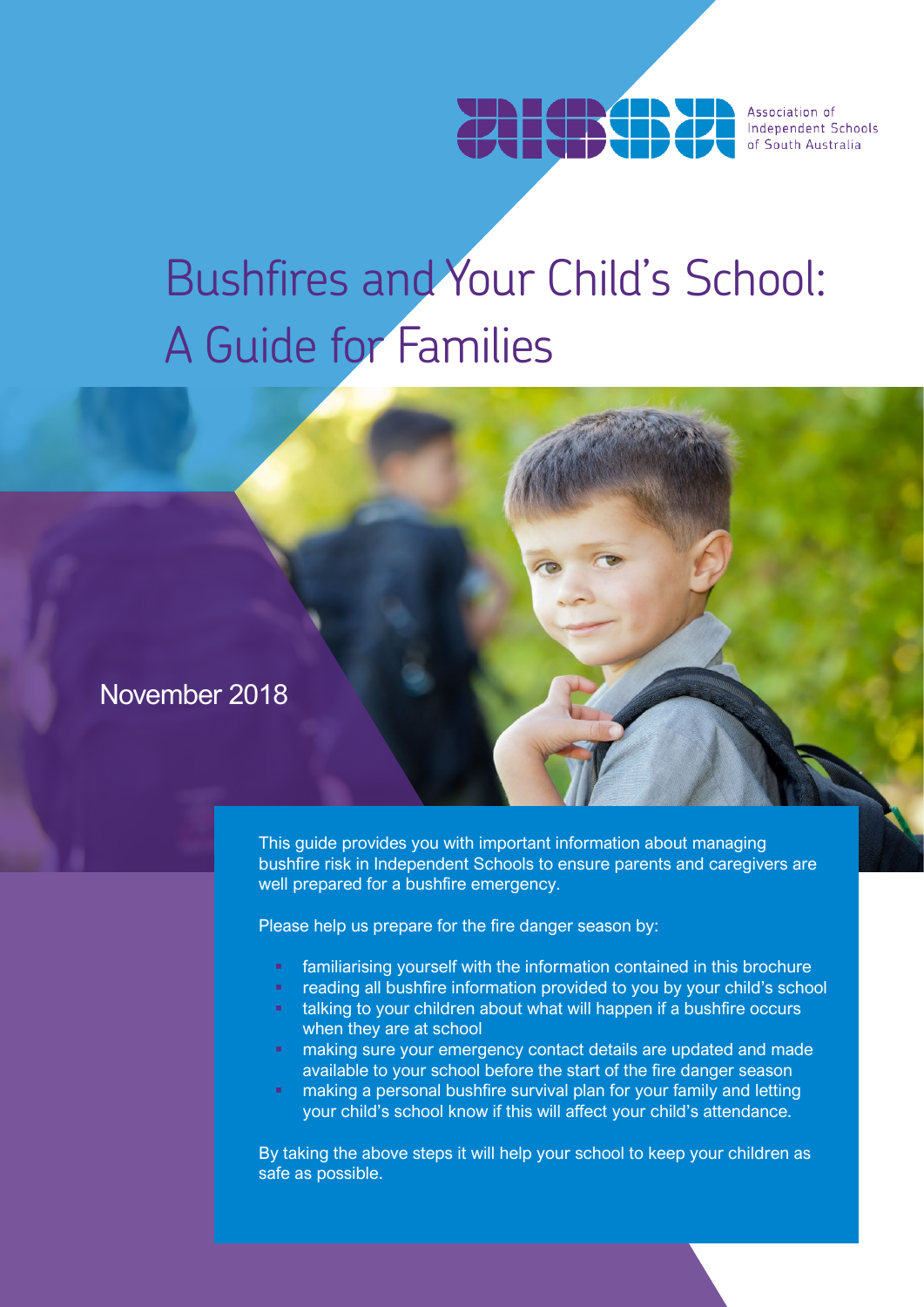## 1. Bushfire preparation

Generally, the fire danger season starts on 1 November and ends on 30 April. The Country Fire Service (CFS) [\(www.cfs.sa.gov.au\)](http://www.cfs.sa.gov.au/) officially announces the specific dates of each fire danger season every October via their website and notification services. Schools in bushfire prone areas are particularly encouraged to begin preparations for the upcoming fire danger season from August which may include:

- reviewing the latest version of the CFS Bushfire Management Area Plan (BMAP)
- doing a bushfire preparation audit to ensure the school is bushfire ready
- managing vegetation to reduce bushfire fuel loads on and around the site
- reviewing and updating relevant policies and procedures
- reviewing processes to ensure school buses have appropriate plans in place in the event of a bushfire affecting their usual routes.

#### 2. Total fire ban days

During fire danger season, the CFS advises the public of total fire ban days. The rating is forecast by the Bureau of Meteorology each day and is an early indicator of the potential danger, should a bushfire start. A fire danger rating is not a predictor of how likely a bushfire is to occur, but how dangerous it could be if it did occur.

There are 3 classifications of total fire ban – 'severe', 'extreme' and 'catastrophic' – and schools may take special measures on these days to make sure that they are ready to respond to a bushfire threat.

#### 3. 'Catastrophic' fire danger days and school closures

On rare occasions, an Independent school may decide it is necessary to close because of bushfire activity and/or an increased bushfire threat level. The decision to close a school is not made lightly because of the known impact on parents, caregivers and local communities.

If your child's school is open, but their bus has been cancelled, you will need to make your own travel arrangements. If your child is unable to attend because of the transport cancellation, you will need to advise the school.

It is important that you have arrangements in place if your child's school is closed, even if your own bushfire survival plan does not involve leaving the area.

It is not advisable for children to be left at home on days of 'catastrophic' fire danger.

#### 4. Notifying parents and caregivers

Independent Schools are responsible for notifying parents and caregivers of an impending closure. It is important that you understand how your school will communicate this information to you. Your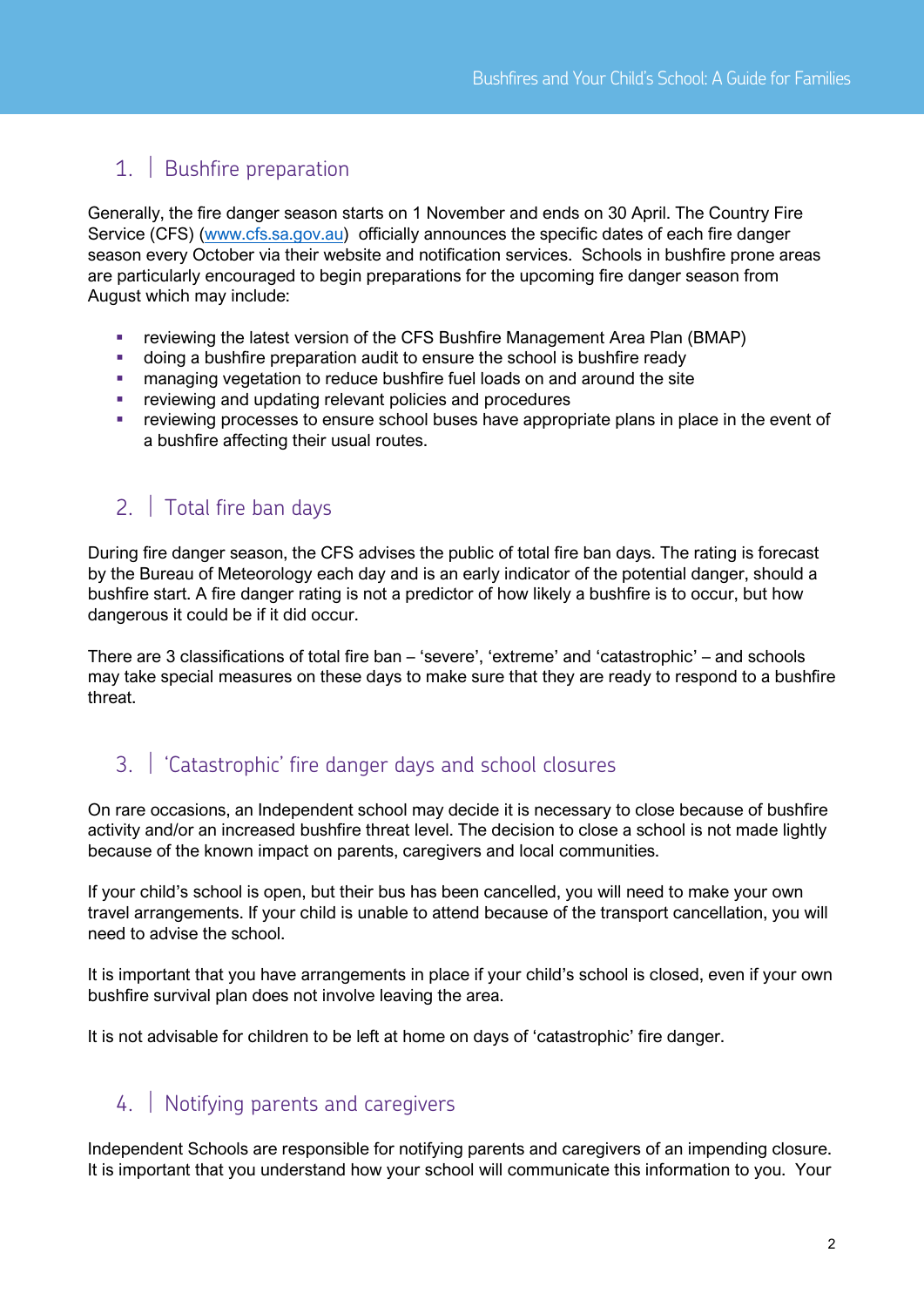school may contact you via telephone, text message or through social media and mobile applications.

It is imperative that you know and understand how your school will communicate emergencies to you and that they have your up to date contact information on record. Parents and caregivers should only take action in relation to official notifications from their school and should contact the school should they require clarification or further details.

#### 5. School excursions and camps

All schools should take into consideration risks associated with the fire danger season when planning any excursions or camps. This may include monitoring daily weather conditions to determine if any planned activities will be cancelled due to fire danger ratings.

If a bushfire is burning on the day of an intended camp or excursion and is likely to threaten the destination or travel routes the excursion or camp will be cancelled.

In the event of a bushfire or grass fire impacting on a camp or excursion that is already underway, the school will liaise with the CFS to determine the most appropriate action to take. Parents will be contacted by their child's school to inform them of any action or changes that will be taken as a result.

### 6. What you can do to prepare for the fire danger season

Have a personal bushfire survival plan and discuss it with your children. Keep it up to date and make sure that all family members know what to do.

If your bushfire survival plan affects your child's attendance at school, you need to let the school know.

Visit the CFS website www.cfs.sa.gov.au for more information on how to develop your own plan.

Know your child's school bushfire response plan and:

- give your child's school your up to date contact details including mobile phone number, email address and alternative contact numbers
- review the list of key contacts and people authorised to collect your child on your behalf
- **EXECT:** like or follow the CFS, SES, SAPOL and your child's school on Facebook and other social media
- bookmark the CFS, SES, SAPOL and the school's websites so you can easily access them in an emergency
- practice your bushfire survival plan with your family
- talk to your child about what will happen if a bushfire emergency occurs.